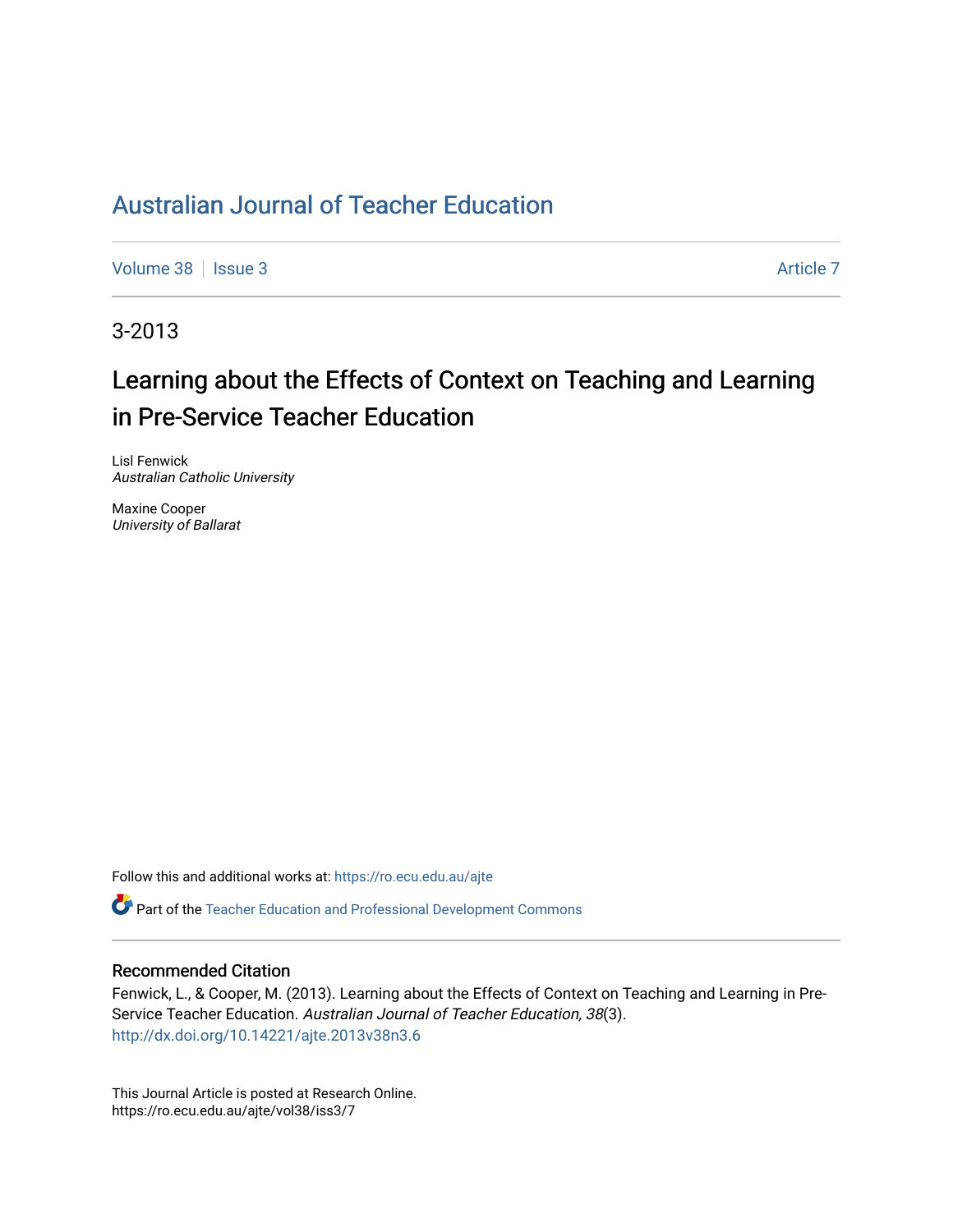## **Learning about the Effects of Context on Teaching and Learning in Preservice Teacher Education**

Lisl Fenwick Australian Catholic University Maxine Cooper University of Ballarat

*Abstract: Preparing teachers to work effectively within increasingly diverse contexts is a key goal of teacher education programs. This study analyses the extent to which a semester unit within a teacher education course provided pre-service teachers with the understanding and practices required to teach in low socio-economic status (SES) contexts. The results suggest that a unit, which emphasises links between theory, historical perspectives and practice, can effectively provide pre-service teachers with the key understandings and skills associated with improving equity outcomes in education. However, when the ideas being presented conflict with pre-existing, strongly held ideas about the role of schooling, practices associated with equity will not be sustained.* 

#### **Introduction**

The capacity of teachers to support student achievement in diverse contexts has become increasingly important in the developed world in recent times. Governments currently link future prosperity and social cohesion with the improvement of outcomes in schooling for students from low SES and ethnic minority backgrounds who traditionally struggle to achieve. Teacher educators, working in the developed world, are aware that they are training teachers to operate within contexts that are increasingly defined by degrees of wealth and cultural diversity. However, while there is a common concern that teachers can support students coming from increasingly diverse backgrounds, there is little agreement currently about how to prepare future educators for an increasingly complex environment. Alarmingly, discussion within the public realm often emphasises simplistic arguments in which teacher education programs are blamed for continued inequality in the outcomes of schooling. This study adds to the research currently being conducted by teacher educators, which seeks both to highlight the complexities involved in preparing teachers to work within diverse contexts and to develop a body of literature about best practice in the area. The Effects of Context on Teaching and Learning

Numerous theorists and researchers, working in the field of education, have emphasised the effects of social, cultural and economic contexts on teaching and learning. Most famously, theorists in France in the 1970s revealed how schooling was used as a tool to support the needs and aspirations of the wealthy dominant class (Bourdieu, & Passeron, 1990). More recently, research in Australia has supported the earlier findings in France, demonstrating how those in society from high socio-economic backgrounds manipulate schooling and the curriculum to ensure their interests are maintained (Teese, & Polesel, 2003). In the USA, detailed studies of tracking over a number of years have demonstrated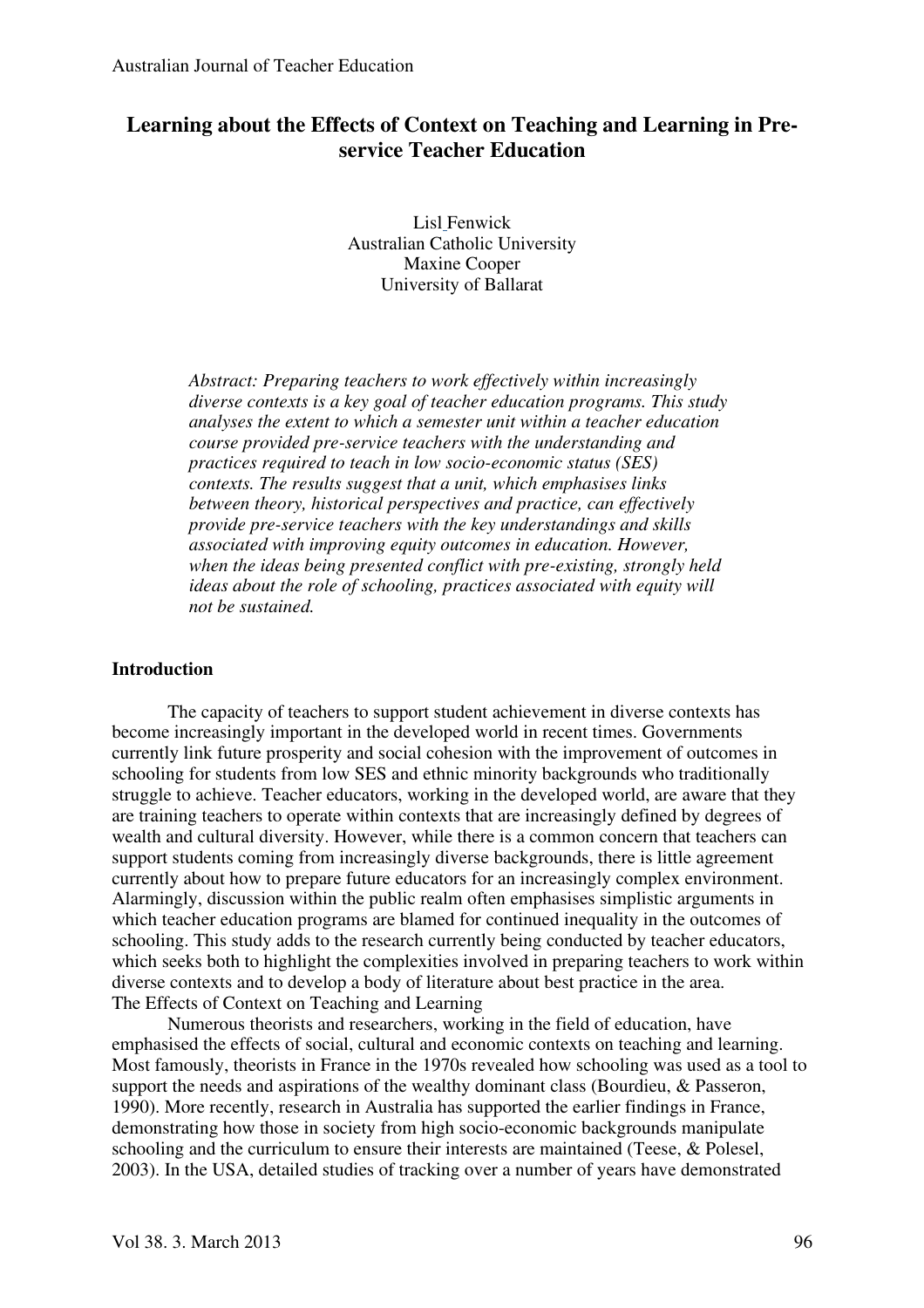how schools, curriculum and teaching can limit opportunities to learn and achieve for students from low socio-economic backgrounds and ethnic minority groups (Buckley, 2010; Gamoran, 2010; Gamoran, & Mare, 1989; Oakes, 2005; Page, & Valli, 1990; Terwel, 2005). Studies from around the world, over a number of decades, have consistently demonstrated that schooling tends to reproduce the inequalities that exist within society.

The reasons why schooling does not create meaningful opportunities for all groups of students have also been well documented in past research and theories of education. Schools, curriculum and teachers tend to value the kinds of knowledge and skills that are promoted and developed within families in high socio-economic status (SES) contexts (Bourdieu, & Passeron, 1990; Teese & Polesel, 2003). Students from low SES backgrounds, in particular, tend to lack the linguistic and cultural capacities that are generally required to succeed within schooling. In addition, teachers and the curriculum work effectively for students from high SES backgrounds who already possess many of the aspirations and capacities valued within schooling (Bourdieu, & Passeron, 1990; Gamoran, 2010; Oakes, 2005; Teese, 2007; Teese, & Polesel, 2003). In contrast, students from low SES and ethnic minority backgrounds often have educational experiences defined by low expectations, a weak curriculum, with an emphasis on basic skills rather than higher-order thinking, and constant disruption within learning environments that do not emphasise learning and achievement (Eder, 1981; Gamoran, 2010; Oakes, 2005; Oakes, Gamoran, & Page, 1992; Page, 1990).

The tendency of schooling to reproduce the inequalities that already exist within society has been well documented by researchers for the past five decades. Initial studies in France by Pierre Bourdieu and Jean-Claude Passeron during the 1970s provided an extensive theoretical framework for explaining the reproduction of inequality through schooling. Their work provided the concept of 'habitus', which refers to the 'system of schemes of thought, perception, appreciation and action' that a child first acquires within the culture of the family (Bourdieu, & Passeron, 1990, p. 40). The habitus initially acquired by a child then affects the experience of schooling. The extent to which a child can absorb and assimilate classroombased learning is determined to a large extent by the habitus developed within the home. Those students from home backgrounds situated within the dominant culture of the society will have the kind of habitus that is closely aligned with the expectations and demands of schooling. In turn, the pedagogies employed by teachers will support and extend the achievements of those students who come from the dominant culture, but largely fail to support students whose initially acquired habitus is far removed from the experience of schooling (Bourdieu, & Passeron, 1990).

Governments within Australia, and around the world, have increasingly focused on the effects of context on education in recent years. Changes to the nature of economies and work have increased the value placed on school completion and academic success within quality curriculum (Darling-Hammond, 2006; Teese, & Polesel, 2003). In Australia, current governments, at state, territory and national levels, view schooling as essential for future prosperity and wellbeing. In 2008, representatives from all the state and territory governments in Australia met to define the goals of schooling. The participants agreed that 'a high quality of life for all will depend on the ability to compete in the global economy on knowledge and innovation' (Ministerial Council on Education, Employment, Training and Youth Affairs [MCEETYA], 2008, p. 04). Government officials concluded that both 'ongoing economic prosperity and social cohesion' are dependent on quality schooling and that schools must now prepare all students for the completion of year twelve, as well as further training and education that leads to skilled jobs (MCEETYA, 2008, p. 04). The officials from around Australia also acknowledged that the greatest challenge involved providing policies and practices that enabled students from low SES and minority backgrounds to achieve much greater success in schooling than they had experienced in the past (MCEETYA, 2008).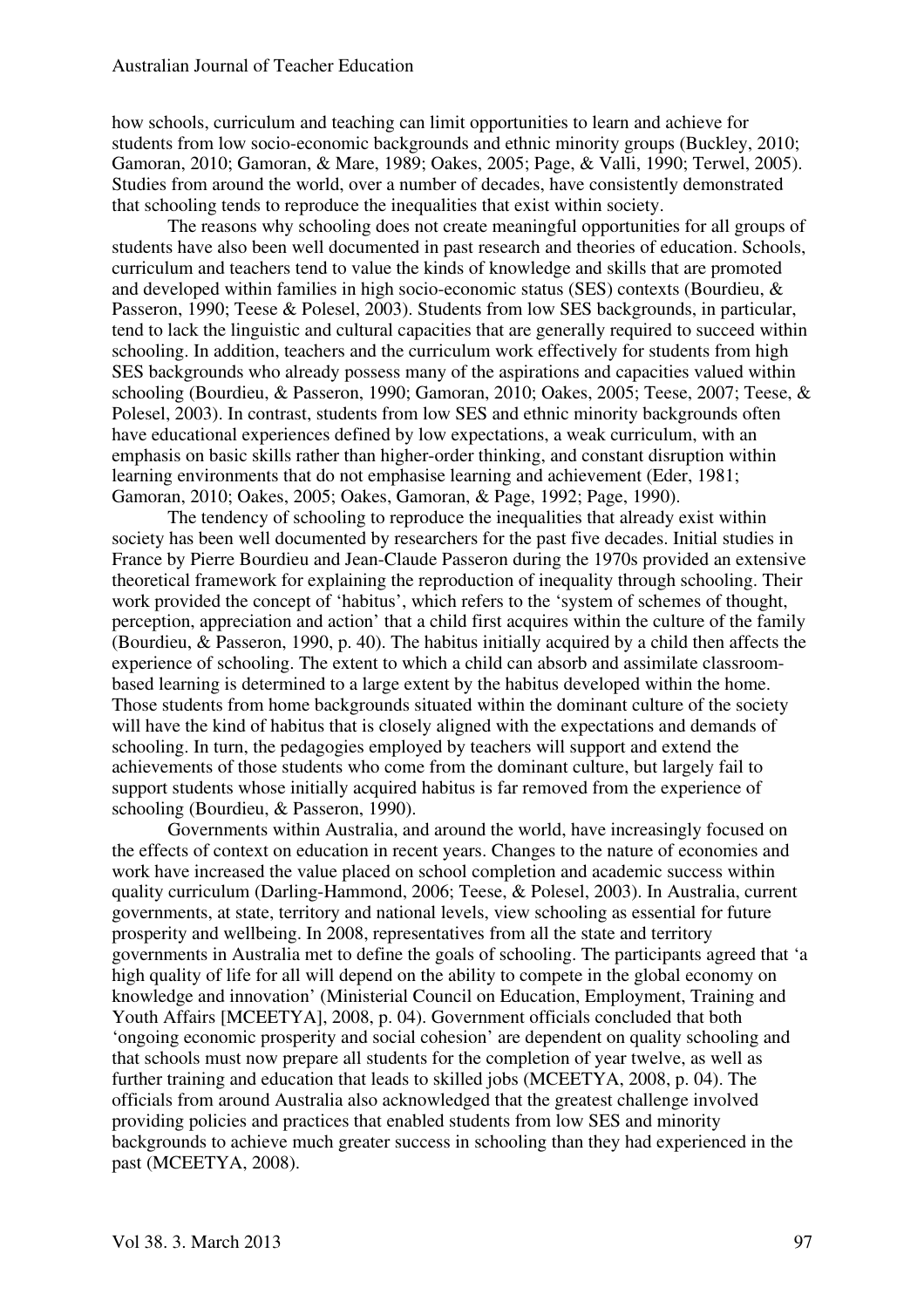#### Australian Journal of Teacher Education

Australia is one of many countries currently around the world that is associating future national prosperity and wellbeing with increasing the capacity of schooling to provide students from low SES and ethnic minority backgrounds with meaningful pathways into tertiary education and work. In 2007, The Organisation for Economic Co-operation and Development (OECD) published the report *No More Failures: Ten step to equity in education* (Field, Kuczera, & Pont, 2007). The document was based on inquires into education provision within ten member countries of the OECD. It reported that '[t]he longterm social and financial costs of educational failure are high. Those without the skills to participate socially and economically generate higher costs for health, income support, child welfare and security' (Field, Kuczera, & Pont, 2007, p. 11). A more recent OECD report on equity in education repeated the concerns, emphasising 'how damaging to economic as well as social goals is the phenomenon of exclusion and widespread under-achievement' (OECD, 2010, p. 68). The report went on to explain 'school failure has large costs not only to those involved, but also to society, because the welfare costs of marginalized persons are large' (OECD, 2010, p. 68).

As well as sharing a concern to improve the outcomes of schooling, countries have also begun to implement similar policies and strategies to achieve this aim. Curriculum reform, national testing programs and the setting of standards for quality teaching have been part of efforts to improve the outcomes of schooling (Australian Institute for Teaching and School Leadership [AITSL], 2012; Bohrnstedt, & O'Day, 2008; Cochran-Smith, 2004; Gamoran, 2007; Hopmann, 2008; Karen, 2008; Linn, 2008; Pullin, & Haertel, 2008; Schneider, 2009; Zeichner, 2008). The capacity of teachers to support the success of learners from diverse backgrounds is now central to the perception of quality teaching (Darling-Hammond, 2006; Darling-Hammond, 2000; Lingard, Mills, & Hayes, 2000). In Australia, the new national standards for teachers emphasise the ability of teachers to improve the achievements of students within schooling (AITSL, 2012). In particular, the standards highlight the capacity of teachers to meet the learning needs of students from ethnic minorities and low SES contexts (AITSL, 2012).

The current emphasis on improving the outcomes of schooling by governments around the world has focused attention on teacher education programs. The success of tertiary institutions involved in the training of teachers is increasingly associated with the ability of graduates to improve outcomes for those students who traditionally do not succeed within schooling (Aspland, 2008; Cochran-Smith, 2004; Darling-Hammond, 2006; Darling-Hammond, 2000; Jorgensen, Grootenboer, Niesche, & Lerman, 2010; McInerney, 2007; Mills, 2008; Milner, 2005; Santoro, & Allard, 2005; Whitehead, 2007). Within public debate, the capacities of teachers associated with improving student outcomes are often simplified and the complexities of training educators for complex and diverse contexts underestimated. Failings in the school system are often associated with graduate teachers lacking basic skills. Currently, in Australia, persistent inequality in education is being linked with low tertiary entrance requirements for teacher education programs. Commentators suggest that candidates who enter teacher education courses have poor abilities to begin with, especially in the areas of literacy and numeracy, and that the tertiary courses they undertake do little to raise their capacities (see for example Bantick, 2012; Donnelly, 2012; Ferrari, 2012).

Public debates about teacher education usually do not take into account the complexities involved in training educators for extremely complex and very diverse learning environments. Recent research in teacher education has begun to highlight these complexities. It suggests that teacher education programs that integrate closely theory and practice will be more successful at producing graduates who can work flexibility and effectively in a broad range of contexts (Darling-Hammond, 2006; Milner, 2005; Poplin & Rivera, 2005; Whitehead, 2007). The research also indicates that an emphasis on analysis helps to develop the capacities required to interpret curriculum requirements and to gauge constantly the learning needs and progress of individual students (Darling-Hammond, 2006).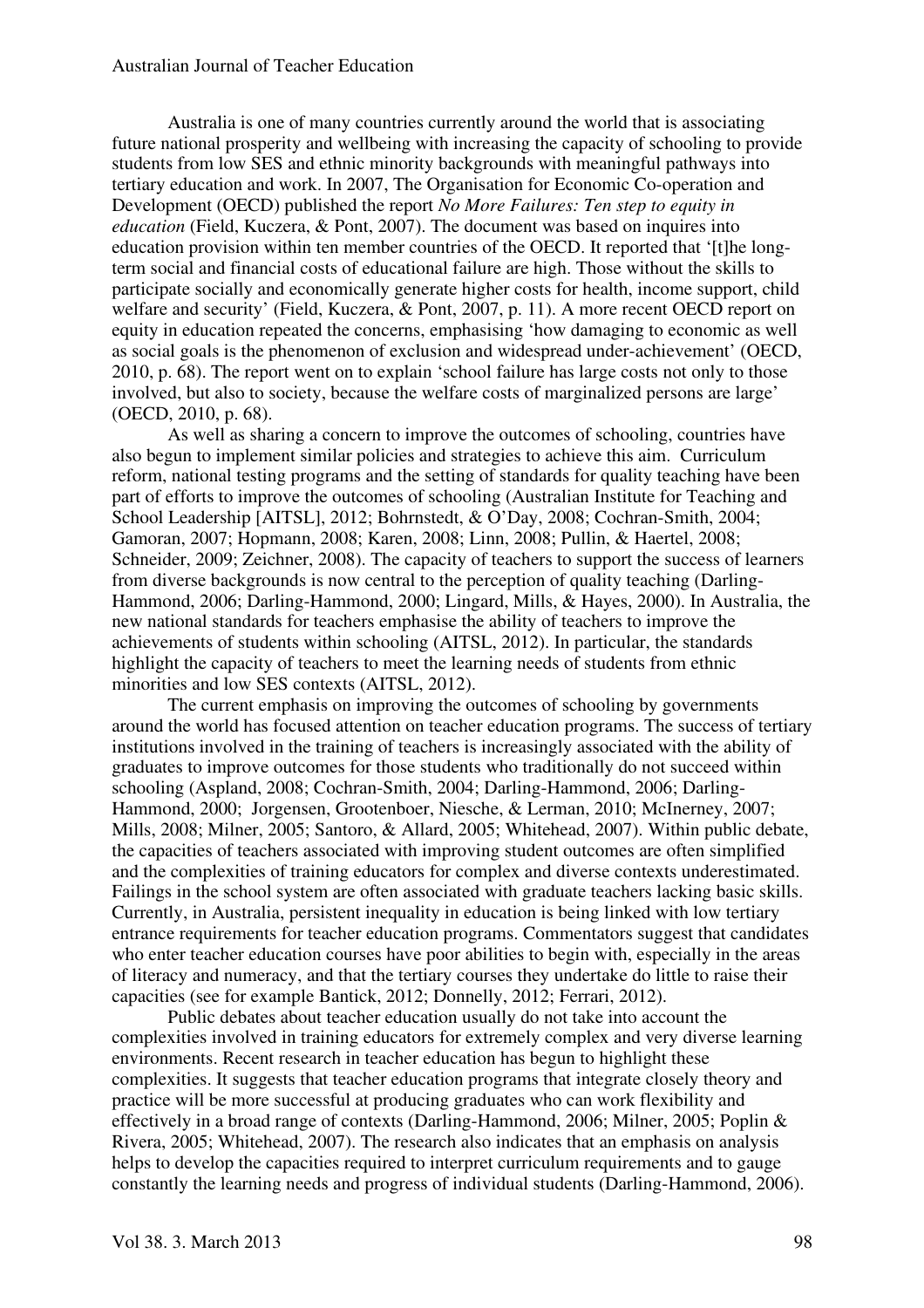More specifically, deep understanding of content areas is required for pre-service and graduate teachers to be able to assess students' needs, set high expectations, including higherorder thinking, and to implement a range of strategies to support the learning of all students (Abu El-Haj, & Rubin, 2009; Darling-Hammond, 2006; Hattie, 2009; Loughran, 2006; McDonald, 2005; Poplin, & Rivera, 2005; Zeichner, 2008).

Research within the field of teacher education has also begun to acknowledge and emphasise the ways in which the experiences, perceptions and beliefs that pre-service teachers bring to their tertiary education will affect their learning experiences and final outcomes. Each pre-service teacher brings to university a habitus that has been extensively defined by the cultural and social context of their family, as well as educational experiences within school environments. Every pre-service teacher will hold, to some extent, attitudes and beliefs related to the role of schooling, equity and the factors that influence academic achievement. Teacher education programs that acknowledge the role of these beliefs and attitudes in the learning experiences of pre-service teachers are more likely to be successful. Linda Darling-Hammond's (2006) synthesis of studies on successful teacher education suggests programs that highlight historical perspectives and theories about the influences of social contexts and the implications for pedagogy will help pre-service teachers to examine their own experiences and form beliefs and practices related to equity. Other research also supports the view that teacher education programs need to influence the beliefs and understandings pre-service teachers have about equity issues. Pre-service teachers' beliefs about why some students do not succeed within schooling often need to be challenged (Abu El-Haj, & Rubin, 2009; Milner, 2005). A study, situated within Australia, demonstrates that community service experiences, as part of teacher education courses, can increase students' social awareness and break down preconceived stereotypes (Ryan, Carrington, Selva, & Healy, 2009). For graduate teachers to work effectively in diverse contexts, ideas about fixed abilities and set levels of intelligence need to be replaced with an understanding of how life experiences and opportunities to learn affect outcomes in education (Abu El-Haj, & Rubin, 2009). Teacher education programs that support pre-service teachers to believe that they can make a difference in all contexts with all learners are more likely to produce graduates who make a difference to students' outcomes (Darling-Hammond, 2006).

Previous work in the area of teacher education suggests that the dispositions that preservice teachers bring to their university studies will not be static and can be altered through learning experiences. Pierre Bourdieu's theoretical work on the role of habitus supports the claims being made within teacher education. A person's habitus will not remain static throughout their life and can be altered through external experience. Individuals have the agency to change attitudes and beliefs in response to new understanding and experiences. The social practices that a person engages in within any specific context may be a result of previously formed dispositions or new attitudes and understandings based on influences from the current external environment (Bourdieu, 1990).

This article contributes to those recent studies in teacher education that highlight the complexities involved in training educators who can make a difference to equity in education. It presents an analysis of a range of strategies that were used within a teacher education program on the regional campus of an Australian university to provide pre-service teachers with theoretical understanding and teaching practices related to working in contexts where students do not typically achieve within schooling.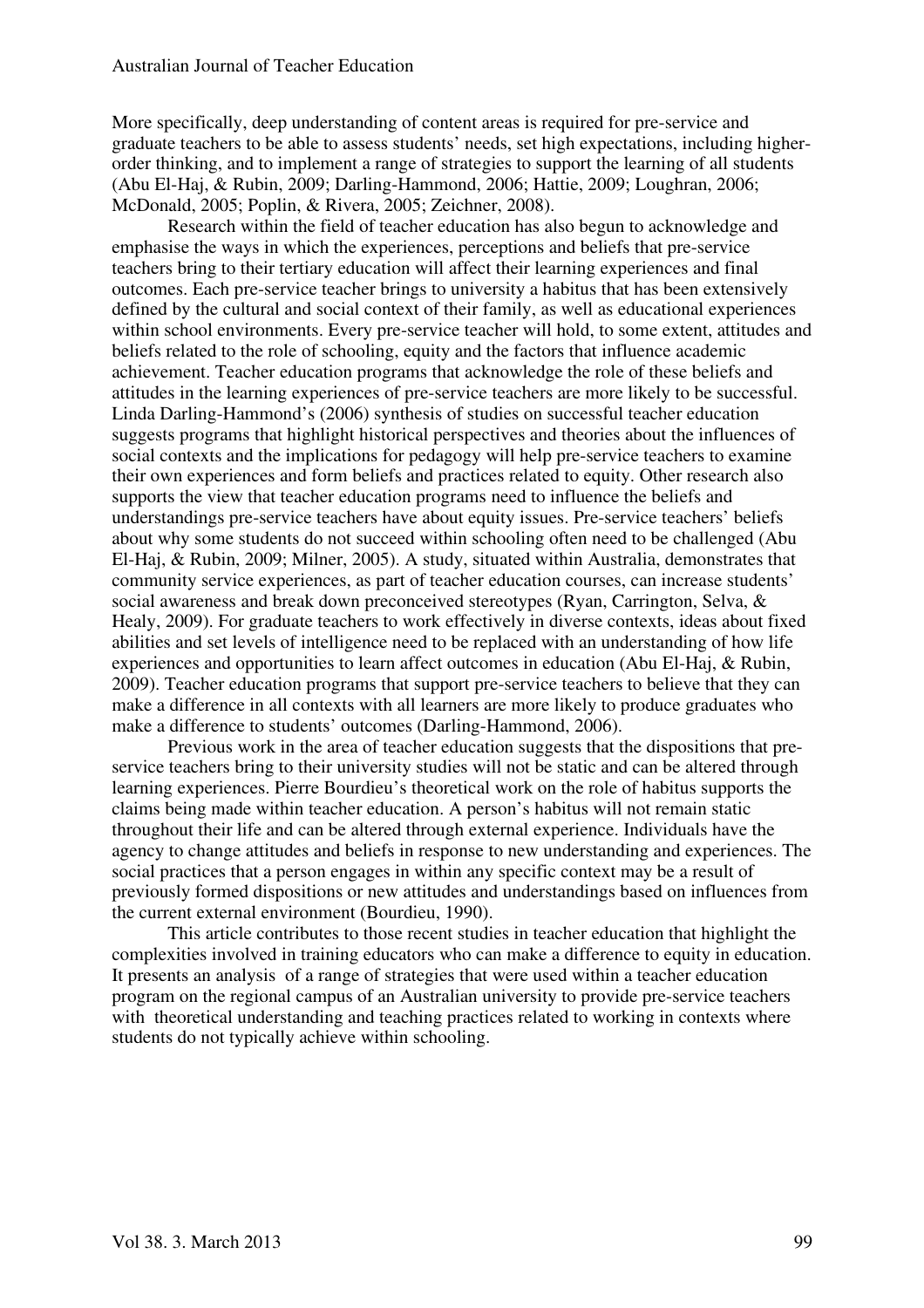#### **Methodology**

The aim of this study was to trial and analyse a range of strategies designed to build the capacity of pre-service teachers to work in contexts where students traditionally struggle within schooling. Findings from recent research in the field of teacher education, informed the teaching and learning practices used within a 12-week unit of study on the importance of context in teaching and learning. The pre-service teachers undertaking the unit were either in their second year of a Bachelor of Education Primary course or their third year of a Bachelor of Education Early Childhood and Primary course at a rural campus of an Australian university. Lectures, tutorial discussions and readings aimed initially to develop an understanding of theoretical and historical perspectives on inequality in education. The content within this part of the unit was designed to emphasise the role of context on learning experiences and outcomes, as well as to challenge any beliefs that individuals and groups of students from particular backgrounds have fixed capacities. An introduction to Bourdieuian theory and research was followed by specific examples, which highlighted the tendency for schooling, over a number of decades and within many countries, to reproduce social inequality. Various examples of school settings and ability grouping, including tracking in the United States, were used to emphasise how contextual factors, such as class, became linked with education policies and strategies that could limit opportunities for particular groups of students to learn. Extracts from two films, *The Freedom Writers* (2007) and *The Class* (2008), were used to reinforce key concepts, such as the way in which context could affect attitudes towards schooling, as well as the knowledge and skills that students bring to their learning. The films then demonstrated how schooling could either reinforce or work against the perpetuation of inequality. *The Freedom Writers* (2007) provided concepts associated with ability grouping and tracking in the United States, while *The Class* (2008) presented issues associated with teaching and learning in a low-SES and culturally diverse classroom. In the first few weeks of the unit, every lecture, discussion and resource aimed to highlight the effects of context on learning environments and to challenge any preconceived belief that underachievement was always the result of limited innate capacities of students.

The unit then focused on some of the teaching and learning practices that researchers have associated with maximising opportunities to learn in low SES contexts and improving outcomes for groups of students who traditionally do not succeed within schooling. During lectures and tutorial discussions, links were made constantly between the theoretical understanding of how context can affect learning outcomes and the teaching and learning strategies being promoted for low SES contexts. The importance of high expectations in all curriculum areas, along with support for the development of basic skills and higher-order thinking, was emphasised. The unit also included research on mixed-ability grouping, including especially work in the field of cooperative learning. The use of scaffolding in all curriculum areas to build linguistic capacities was highlighted, along with the importance of assessing individual student progress, personalised feedback and strategies for developing metacognition. Throughout this part of the unit, the notion that students need multiple opportunities to gain conceptual understanding and access the curriculum was constantly highlighted.

The assessment practices used within the unit also reinforced the connections being made between theory and practice. The main assessment tasks for the unit required the preservice teachers to design a unit of work for a mixed-ability classroom, in a low-SES context, where some students had considerable gaps in their learning. The pre-service teachers then were asked to produce a 500-word rationale that used theory and research to explain why they included particular strategies and approaches.

Data Collection and Analysis

The data collection procedures used within this study aimed to investigate the understandings of the pre-service teachers at the end of the unit and to determine the extent to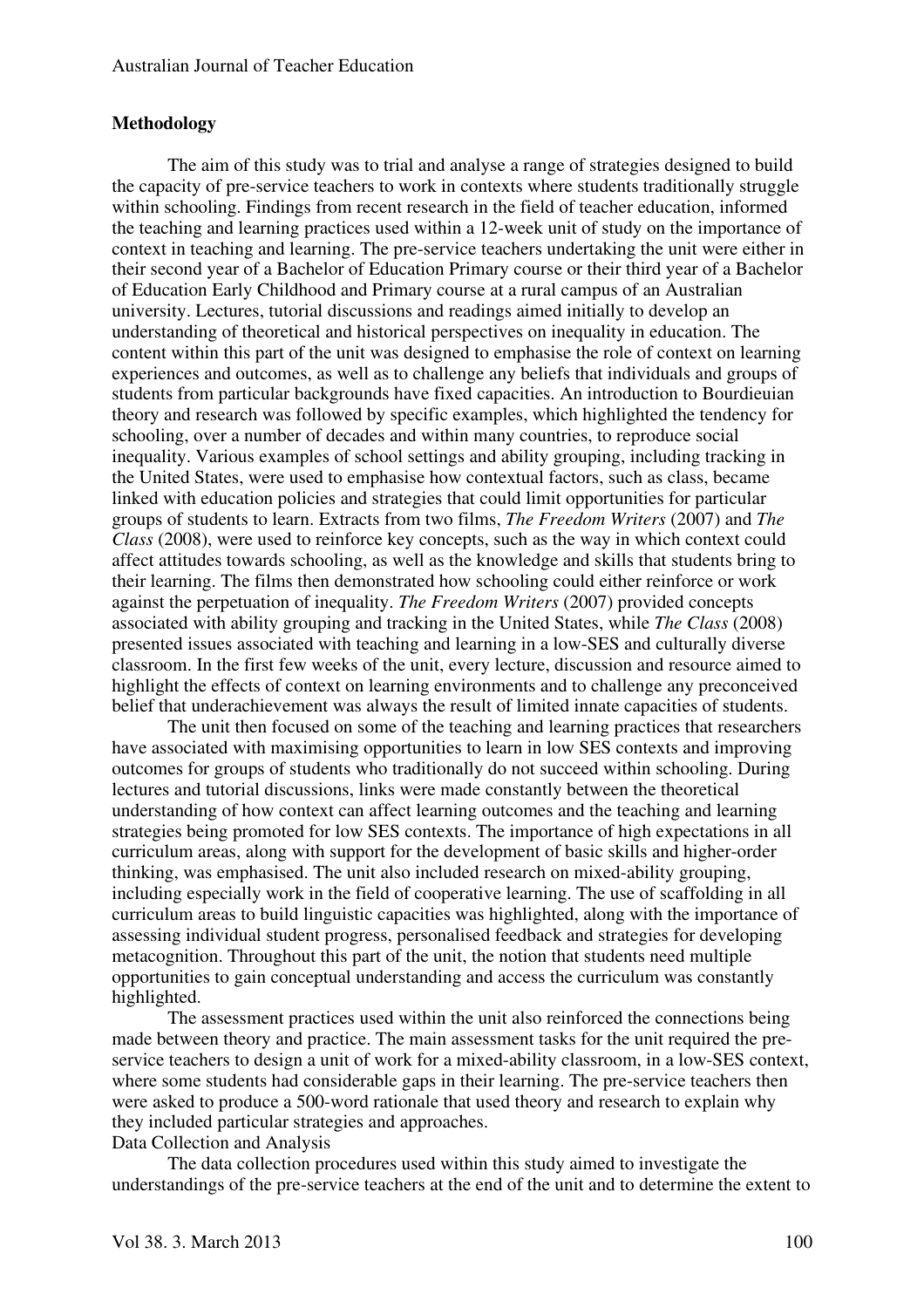which they could apply theory and practice when producing a plan for teaching and learning, along with a rationale for their decisions. The questionnaire completed by the pre-service teachers at the end of the 12-week unit aimed to assess their understanding of the effects of context on teaching and learning. It also asked the pre-service teachers to evaluate the teaching strategies and resources used within their 12-week unit to teach about equity in education. The first 3 questions related to the pre-service teachers' understanding from the unit. They were first asked to discuss the methods that they thought were most important when supporting students from diverse contexts. The next question asked the students to define the term 'differentiation' and the following question required them to describe the practices associated with differentiation that they would use and to explain why they would choose these strategies. The fourth question asked the pre-service teachers to indicate whether or not the 12-week unit supported their understanding of how to cater for students from diverse backgrounds. The pre-service teachers were then asked to discuss which strategies within the 12-week unit had supported their understanding and to list any other strategies that the unit could have used. The final question of the questionnaire asked the preservice teachers to make any further comments.

Analyses of the units of work and rationales produced by the pre-service teachers provided further insight into the extent to which they had understood and could apply the concepts taught during the 12-week unit. The unit of work consisted of 3 sequenced lesson plans. The pre-service teachers had to first define learning outcomes for the unit, which corresponded to a part of the standard for a particular learning domain from the current curriculum for Victorian primary schools. They then were required to include multiple teaching strategies over the 3 lessons that would support all students to reach the goals set by the curriculum within a class situated within a low SES context. Each pre-service teacher then produced a 500-word rationale that used research and theory from the 12-week course to justify all of the strategies that they had incorporated into their units of work. Analyses of the units, along with the rationales, made it possible to analyse the extent to which the preservice teachers had linked theory and practice after university-based teaching about equity in education had occurred.

The approaches used within this study were informed by previous research in teacher education and approaches associated with thematic analyses used within case-study methodology. During analysis of the questionnaires and units of work, categories of responses by the pre-service teachers were identified. The sorting of data, related to the questionnaires and units, then involved tallying the number of pre-service teachers who provided responses that corresponded with the particular categories associated with the data. Specific quotations were then selected to analyse further the themes and conclusions. Final analysis of the thematically organised data from the questionnaires and units, along with particular responses made by individual pre-service teachers, enabled the researchers to make generalisations and conclusions. Analysis of the rationales produced by the pre-service teachers occurred in two ways. First, a judgement was made about whether the rationales demonstrated deep learning, with research used to present detailed and reasoned explanations for the teaching practices used within the units of work, or superficial learning, where teaching practices were merely described and research was used to provide basic descriptions. Second, the researchers assessed the extent to which the rationales suggested a belief that teachers could make a difference to the progress of all learners.

The use of more than one data set within this study was informed by Pierre Bourdieu's insights to the kind of methodology appropriate for investigating complex social practice. Within his own studies, Bourdieu drew on multiple data sets, including those that went beyond participants' reflections on their experiences. Tools that merely ask individuals to provide a description of their behaviour are likely to produce misleading accounts that are informed by what participants believe officials within a particular context want to hear (Jenkins, 2002). The use of additional methods, which go beyond participant reflections on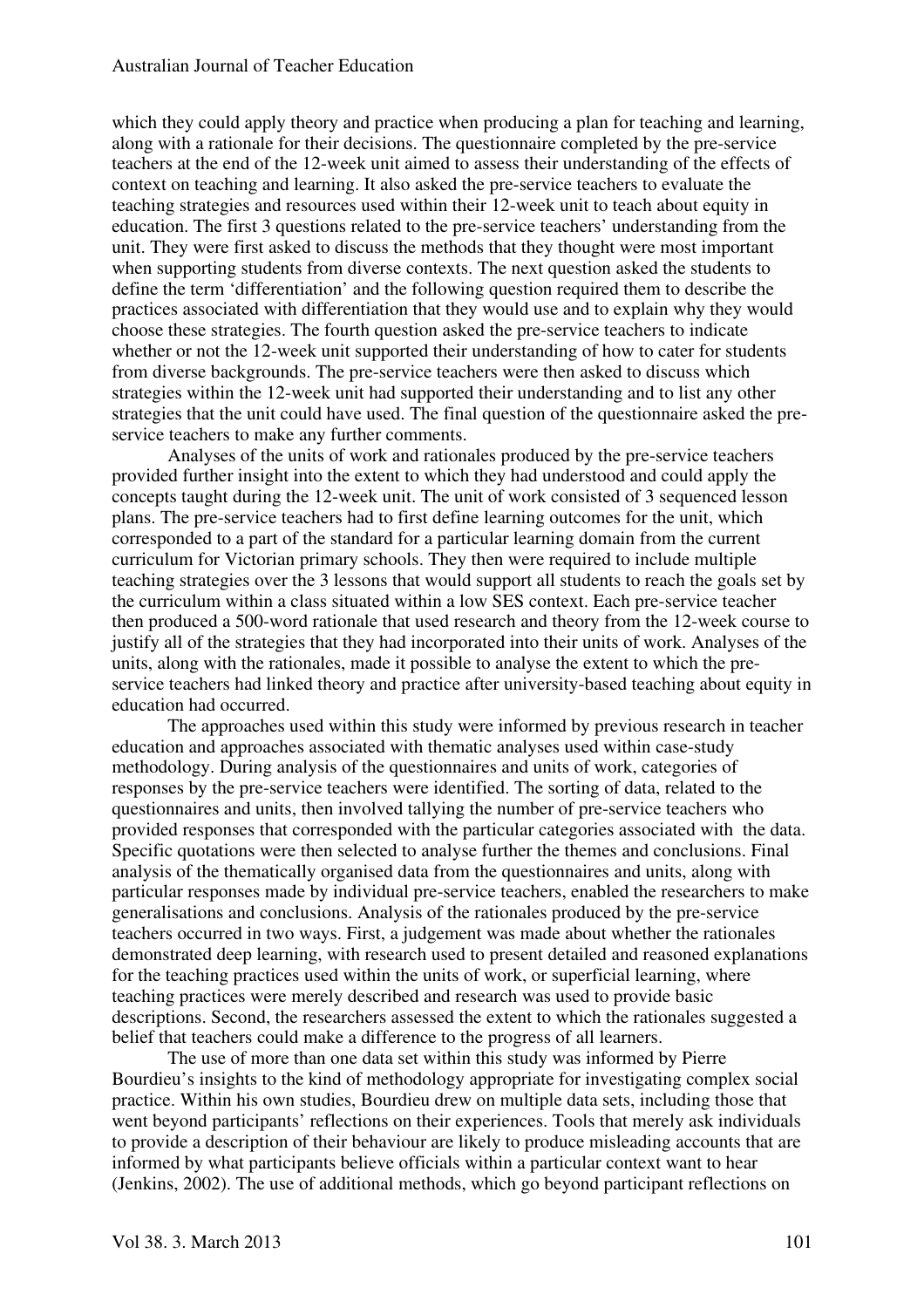experiences, is more likely to generate results that provide a more accurate explanation of individuals' attitudes, ideas and experiences within a particular social context (Jenkins, 2002). In this study, the researchers used a questionnaire, along with other data collection methods, to inform analyses and generate conclusions. The use of the questionnaires, rationales and units of work together were likely to provide a more accurate and detailed account of the experiences of the pre-service teachers in the study.

Thirty-one pre-service teachers volunteered to participate in the study. All of the participants completed questionnaires, rationales and units of work. No participants left this study prior to its completion.

## **Results**

Data from the questionnaires conducted at the end of the 12-week unit reveal that the majority of the students had understood the key concepts associated with the effects of context on teaching and learning. When asked to discuss the methods that they thought were most important when supporting students from diverse contexts, 26 students presented lists of strategies associated with supporting all students to reach high expectations.

| <b>Method listed</b>                            | Number listing this method (N=31) |
|-------------------------------------------------|-----------------------------------|
| Variety of scaffolding strategies               |                                   |
| Different types of assessment                   | n                                 |
| Mixed-ability grouping and cooperative learning | 13                                |
| High expectations of all students               |                                   |
| A range of strategies to support understanding  |                                   |
| Discussion                                      |                                   |
| Information presented in different ways         |                                   |
| Student reflection                              |                                   |
| Teacher reflection                              |                                   |
| Assessment of prior knowledge                   |                                   |
| Teacher one-on-one support                      |                                   |
| Peer support                                    |                                   |
| Pacing of learning                              |                                   |
| Questioning                                     |                                   |

**Table 1: Methods Listed by Pre-Service Teachers Associated with Supporting all Students to Reach High Expectations** 

In contrast, 5 pre-service teachers discussed methods that were in opposition to the key concepts covered in the 12-week unit. The methods they listed involved perceptions that students' abilities were a result of innate capacities, rather than the effects of context, and that expectations and teaching needed to be lowered to match the students' capacities.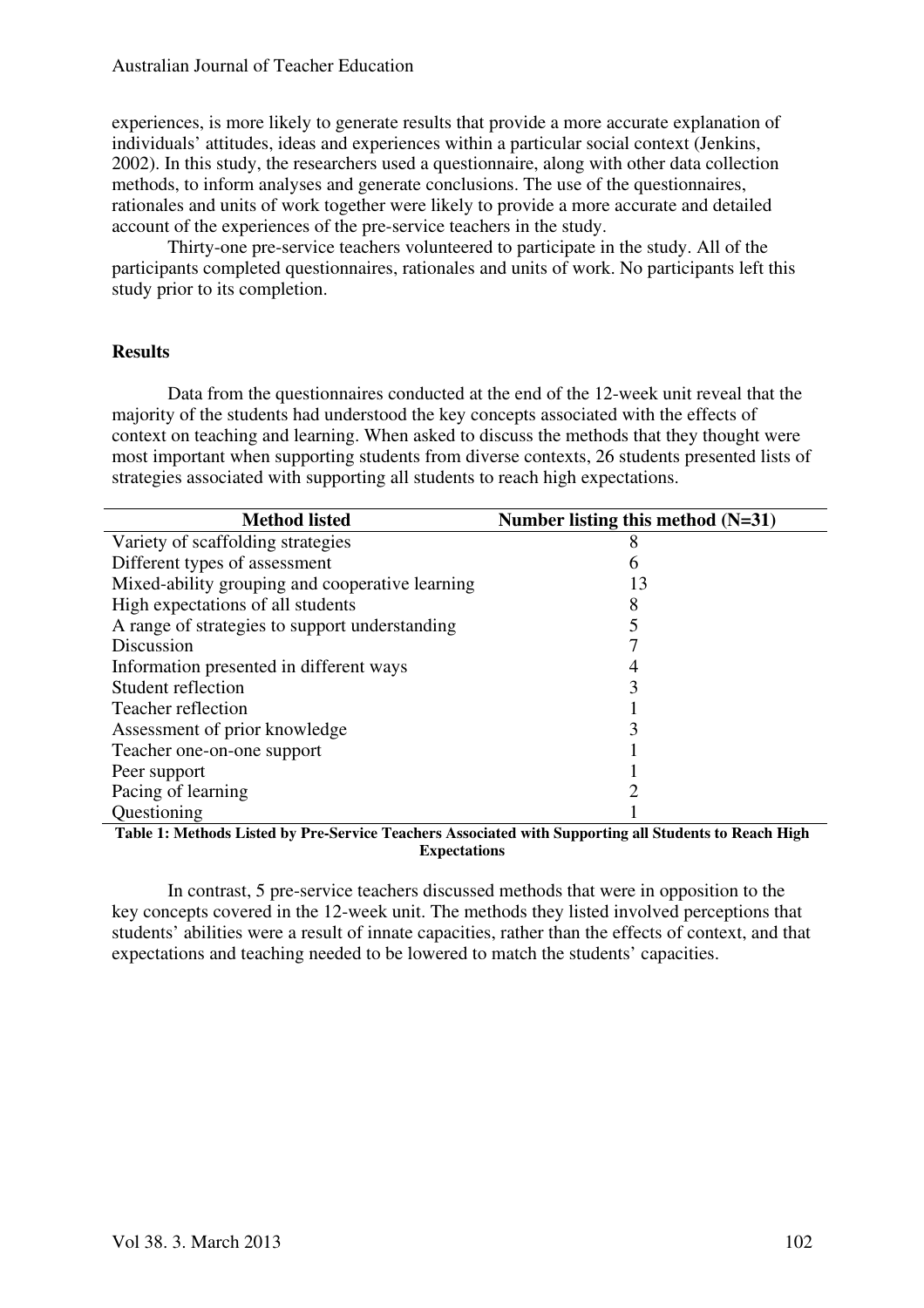| <b>Method listed</b>                       | Number listing this method $(N=31)$ |
|--------------------------------------------|-------------------------------------|
| Opportunity to work at different levels    |                                     |
| Ability grouping                           |                                     |
| Practices relevant to individual abilities |                                     |
| Accept limitations of some students        |                                     |
| Alter lessons for high and low achievers   |                                     |
| Understand uniqueness and adapt            |                                     |
| Cater for preferred learning style         |                                     |

#### **Table 2: Methods listed by pre-service teachers associated with adapting expectations and teaching to students' current ability levels**

The next two questions within the questionnaire sought to assess more deeply the extent to which the pre-service teachers had understood the concepts covered within the 12 week unit. They were asked to define 'differentiation'. Teaching about this term during the unit involved an analysis of historical perspectives. Lectures, readings and tutorial discussions guided pre-service teachers to analyse how uses of differentiation had changed over time in response to research about equity in education. They learnt how initially the term involved altering curriculum expectations for certain groups of students, but that more recent applications of the term related to using a range of teaching and learning practices to support the individual progress of all students within learning contexts defined by curriculum standards. Responses to the questionnaire reveal that 15 of the 31 students understood the way in which meanings associated with the term had changed over time. These students could discuss that current usage of the term took into account equity issues in education. They presented definitions which highlighted how context could affect the skills and knowledge held by students and described how a range of teaching practices were required to support all students to progress within the curriculum. For example, one student wrote that the term involved 'differing abilities and finding ways that allows all students opportunities'. Another student associated the term with 'different levels of ability' in the classroom and the need for a '[r]ange of experiences' along with the assessment of 'prior learning'. Sixteen of the pre-service teachers presented early definitions of the term and related it to matching curriculum, expectations and teaching practices to the innate capacities of students. For example, one student responded that the term involved 'different abilities amongst students relating to their intellectual ability'. Another student explained how the term meant 'different curriculum for different students directing them in different paths'.

However, when asked to list and explain the practices associated with differentiation that they would use, it became clear that most of the pre-service teachers did understand the way in which the concept of differentiation had changed over time. Twenty-four of the preservice teachers explained practices associated with supporting all students to progress towards high expectations. One student explained how they would do '[p]lanning for mixed ability. So all students require the support and structure they need to achieve their potential.' Another pre-service teacher explained how they would use '[m]ixed ability grouping-giving the students opportunity to see a different point of view, and to support and learn from each other.' Similarly, another pre-service teacher explained the benefits of mixed-ability grouping, stating that it helps 'all students to reach the same outcome and expectation'. Another pre-service teacher described how they would constantly use mixed-ability groups to generate lots of discussion. Other pre-service teachers made associations between differentiation and teaching practices such as scaffolding, assessing and building on prior learning, modelling, questioning, assessing progress and providing feedback. One pre-service teacher stated that they would use a range of practices to 'explain in detail [and] model expectations to include all students [and] to ensure all students have opportunity to learn'. Two of the pre-service teachers stated that they were unsure what practices they would use, while 5 listed practices associated with an older definition of differentiation. All of these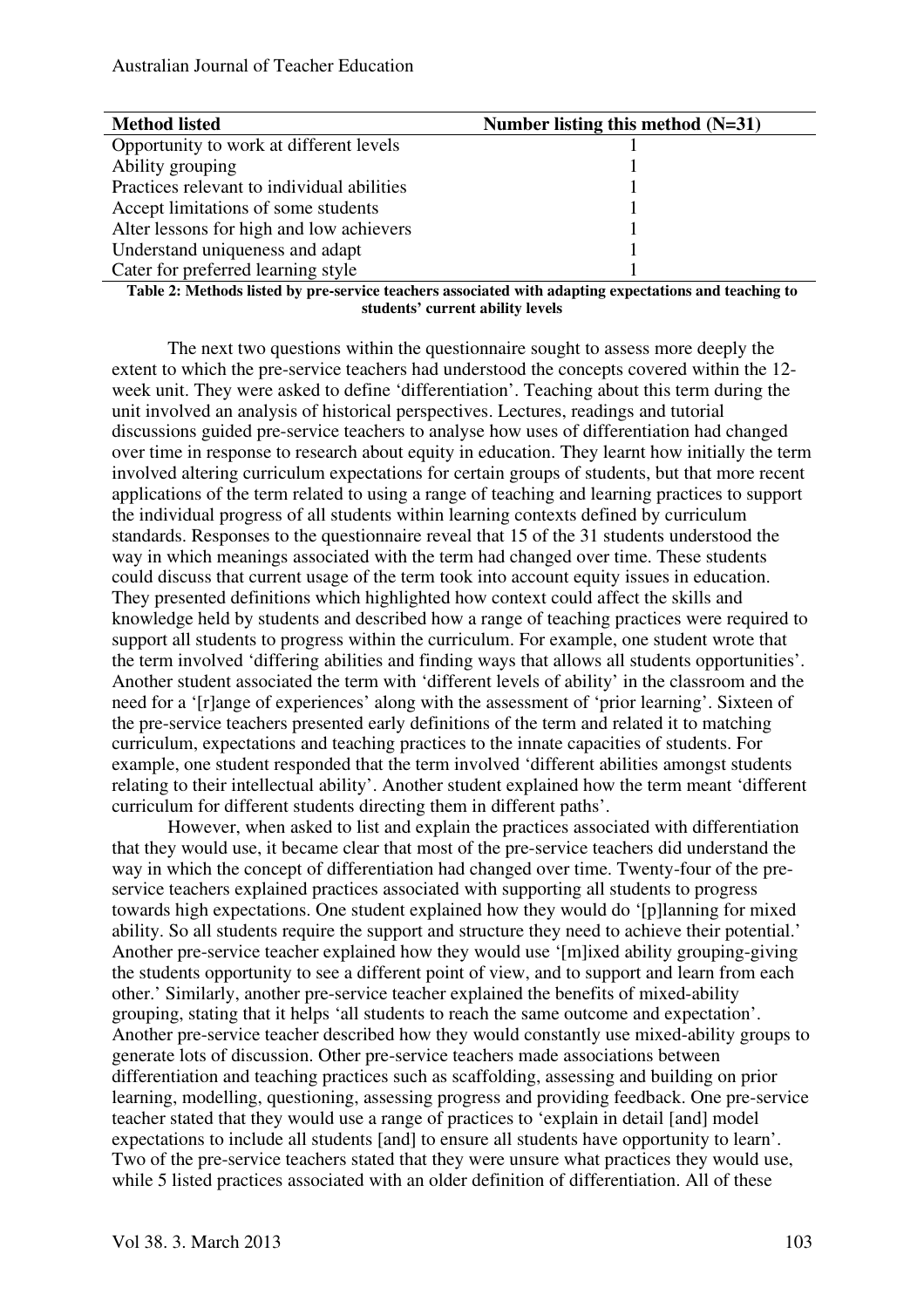students thought that they would alter expectations and use tasks to ensure that the students could manage, using their current levels of abilities.

Data collected from the units of work produced by the pre-service teachers reveal some discrepancy with the results seen in the questionnaires. When choosing teaching and learning practices to include within the units, all of the trainee teachers demonstrated current knowledge of the ways in which differentiation could be used to extend, rather than limit, progress. This result indicates that the small number of students who spoke about older definitions of differentiation, and who thought that they would lower expectations for some students and use ability grouping, were able to use differentiation practices associated with progress for all students when required to in an assessment task. Thirty of the pre-service teachers incorporated cooperative learning strategies for mixed-ability groups. Twenty trainee teachers stated explicitly the importance of having high expectations of all learners. All of the pre-service teachers included at least one strategy designed to support the progress of students towards curriculum goals.

| Teaching practices incorporated into units   | Number incorporating this practice $(N=31)$ |
|----------------------------------------------|---------------------------------------------|
| Assessing and building on prior knowledge    | 18                                          |
| Cooperative learning in mixed-ability groups | 30                                          |
| Setting high expectations for all students   | 20                                          |
| Focusing on higher order thinking            | 6                                           |
| Monitoring individual progress of students   | 5                                           |
| Scaffolding learning                         | 20                                          |
| Explicit/direct instruction                  | 6                                           |
| Modeling                                     | 15                                          |
| Substantive conversations                    | 6                                           |
| Teacher questioning                          | 4                                           |
| Repetition of concepts                       |                                             |
| Reflecting on learning                       | 15                                          |
| Pacing/longer time on task for some students |                                             |
| Explicit assessment criteria                 |                                             |
| Feedback on learning                         | 4                                           |
| Deliberate intervention                      | 2                                           |
| Shared learning goals                        |                                             |

**Table 3: Teaching Practices incorporated into Units of Work by Pre-Service Teachers** 

Analyses of the rationales produced by the pre-service teachers for their units of work also provided insight into the degree of understanding of historical and theoretical perspectives developed during the 12-week semester. Within the rationales, the pre-service teachers had to use research to justify the decisions that they made when creating their unit of work. Twenty-eight of the 31 students were able to provide detailed and reasoned explanations for the content of their units. These students generally drew on a range of research to argue that every teaching practice employed had to increase opportunities to learn for all students in the class, regardless of background, prior knowledge and current abilities. One student began her rationale by stating that 'teachers must cater for diversity in order to give every student equal opportunities to both learn and succeed'. Another student used some recent research to explain that '[t]eachers often unconsciously send different messages to students at different levels in their classroom. Students who are considered low achievers will often receive more criticism, less praise and less feedback than their peers who are considered high achievers'. When referring to specific teaching and learning strategies, the pre-service teachers demonstrating deeper understanding could provide reasoned explanations for their inclusion within a planned unit. One pre-service teacher used Jeannie Oakes and Martin Lipton's (2007) work, *Teaching to change the world*, to explain that 'by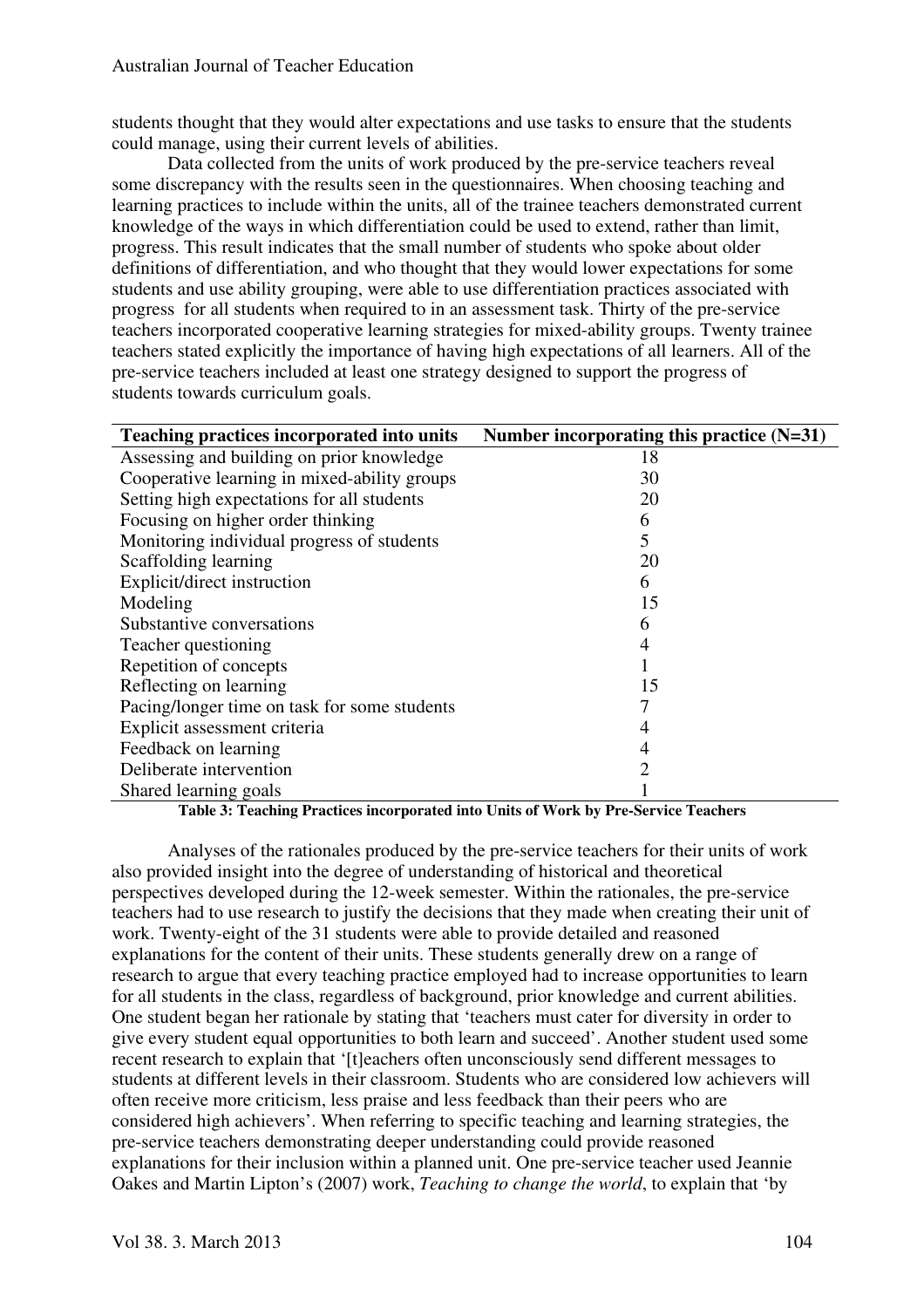pairing students of mixed ability it allows the ideas and reflections of the students with a higher ability to be shared with their peers whose knowledge base is not as developed, creating a zone of proximal development'. Another trainee teacher used research to justify their use of modelling, explaining that '[e]ffective teachers do not only model the process that students will later undertake, they also stress important factors of the process and clearly show what is happening and how they will achieve the end result'. For another pre-service teacher the development of metacognition was a particularly important point from their research. They explained that '[s]elf-assessment encourages students to take a greater responsibility for their own learning as well as providing valuable insights into student learning for teachers'.

The rationales of the pre-service teachers demonstrating deep understanding also revealed a belief that teachers could make a difference and support the learning of all students. For example, one pre-service teacher began their rationale by stating 'all children can learn' in 'the right learning environment and when given high quality teaching and support'. In contrast, 8 of the pre-service teachers merely described a list of teaching and learning strategies. Their research was used to explain strategies, rather than to provide insight into the reasons why particular teaching practices are being associated with greater equity in education. These pre-service teachers did not reveal a sense that teachers could be instrumental in supporting the progress of all learners.

Data from the questionnaires also related to the strategies used within the 12-week unit to teach the pre-service teachers about the effects of context on learning and the implications for teaching. When asked if the unit had helped to support their understanding of how to cater for students from a range of contexts, 29 pre-service teachers indicated that it had, while 2 did not respond to this question. The pre-service teachers were then asked to explain which strategies, used during the teaching of the unit, had helped them the most. Eight pre-service teachers highlighted the importance of aligning assessment with the goals of the unit and including an assessment task that involved putting abstract theory into practice. These pre-service teachers thought that the task involving the creation of a unit of work for students from low-SES contexts supported their understanding. One pre-service teacher explained how '[i]t allowed me to use what I had been taught in an effective way that allowed me to understand how it can be incorporated'. Another trainee teacher commented 'I loved the opportunity to make a unit of work that could be applied to a real-life classroom; it made me really think about how it would be implemented.' Often the pre-service teachers listed a combination of the strategies that had been used during the 12-week unit. They especially liked group discussions during tutorials, the weekly readings and associated questions, the discussion points that were integrated into lectures and the Powerpoints created for each lecture, which were thought to contain key points and clear explanations. The strategies mentioned by the pre-service teachers have been summarised in the table below.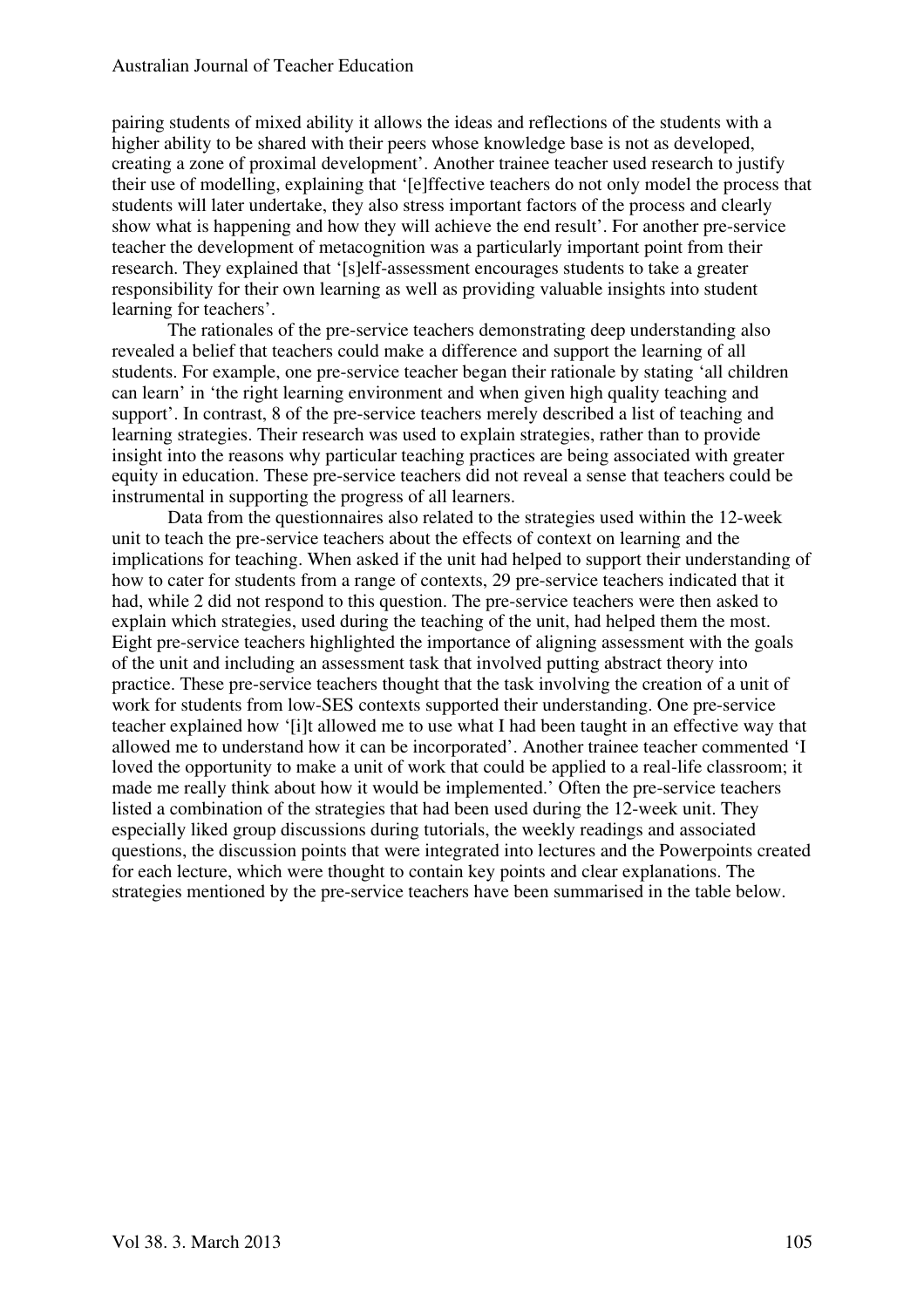| <b>Strategy</b>                                                                                  | Number listing this strategy $(N=31)$ |
|--------------------------------------------------------------------------------------------------|---------------------------------------|
| Assessment task requiring application of                                                         |                                       |
| theory to practice                                                                               |                                       |
| Group discussion in tutorials                                                                    | 11                                    |
| Weekly readings and associated questions                                                         | 10                                    |
| Discussion points incorporated into lectures                                                     |                                       |
| Powerpoints for lectures                                                                         | 6                                     |
| Examples of teaching practices                                                                   |                                       |
| Opportunities to related ideas to placement                                                      |                                       |
| Practicing teaching strategies in tutorials                                                      | 2                                     |
| Use of film                                                                                      | 3                                     |
| Use of scenarios                                                                                 |                                       |
| Feedback on assessment tasks                                                                     |                                       |
| Rubrics for assessment tasks                                                                     |                                       |
| High expectations for all                                                                        |                                       |
| Support material for assessment                                                                  |                                       |
| Toble 4: Teaching and Leopping Chrotogies Head Within the 12 week Unit Listed by the Dre Corrier |                                       |

**Table 4: Teaching and Learning Strategies Used Within the 12-week Unit Listed by the Pre-Service Teachers** 

The final section of the questionnaire resulted in data associated with how the preservice teachers thought that the 12-week unit could be changed to further support their development of conceptual understanding and associated practices. Eight of the trainee teachers chose not to complete this section of the questionnaire. The responses that were given have been summarised below.

| <b>Change requested</b>                | Number requesting this change $(N=31)$ |
|----------------------------------------|----------------------------------------|
| More discussion time                   | 4                                      |
| More questions to generate discussions |                                        |
| Working more in small groups to apply  | 6                                      |
| theory to practice                     |                                        |
| More examples of how theory is applied | 10                                     |
| in practice                            |                                        |
| More examples from films               | 5                                      |
| demonstrating practice                 |                                        |
| More notes                             |                                        |
| Fewer readings                         | $\overline{c}$                         |
| More information on assessment         |                                        |

**Table 5: Changes to the 12-week unit requested by the pre-service teachers** 

#### **Discussion**

For most of the pre-service teachers involved in this study, a 12-week unit, focusing on the effects of context on teaching and learning, effectively developed key understandings and teaching practices required to work in contexts where students traditionally do not succeed within schooling. Lectures, tutorials and readings about theoretical and historical perspectives on equity in schooling provided most of the pre-service teachers with a deep understanding of the ways in which contexts could affect opportunities to learn and achieve. At the end of the unit, these pre-service teachers could discuss the importance of holding high expectations for all students and the need to create supportive learning environments, which enabled the progress of all students. The rationales produced by these pre-service teachers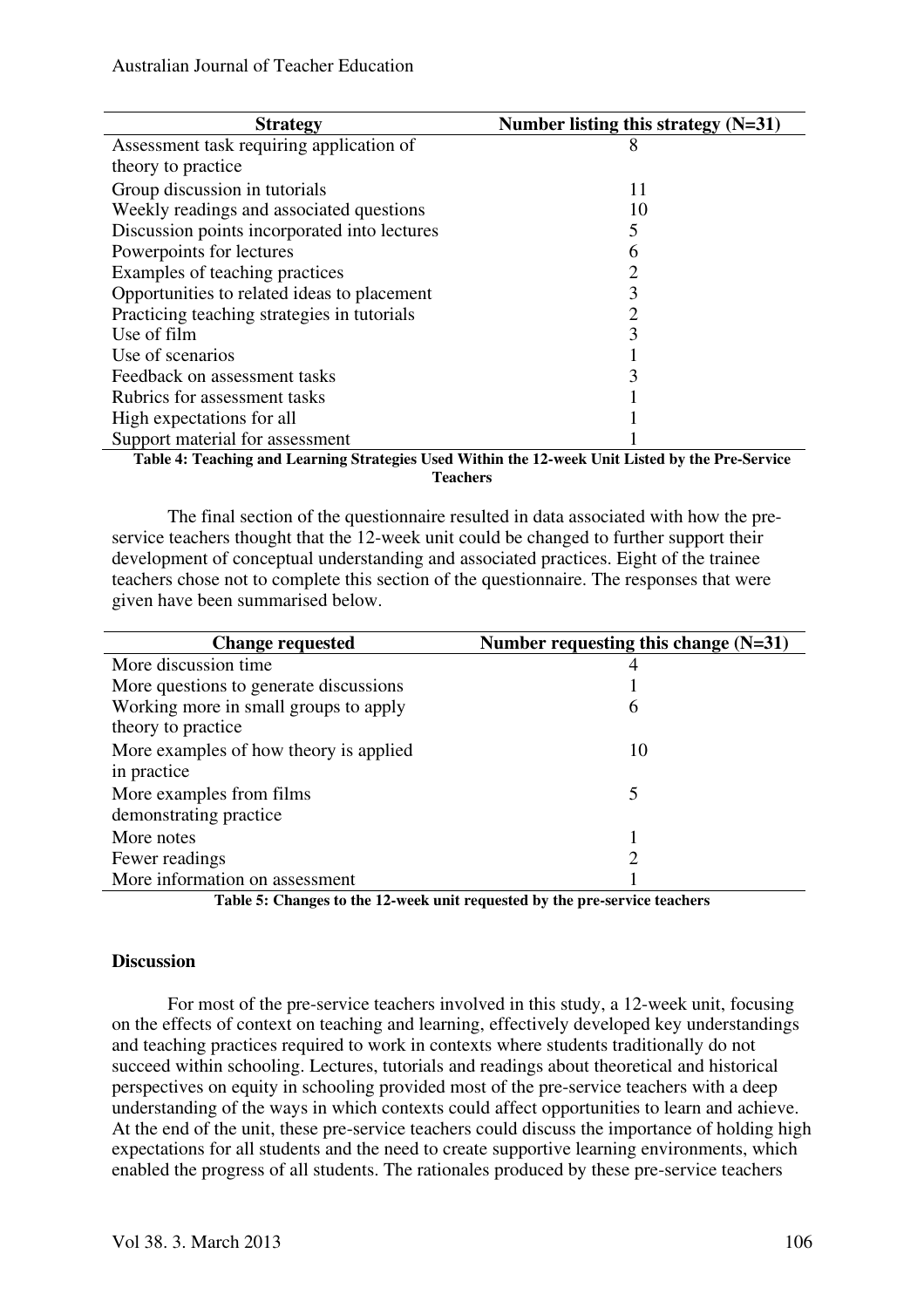revealed a strong perspective that teachers could successfully promote the learning of all students and that any gaps in learning were associated with contextual factors, rather than the fixed innate capacities of the students.

In contrast, a small group of pre-service teachers within the study did not develop understanding about the effects of context on learning during the 12-week unit. For these trainee teachers, the capacities of students were fixed and the teacher's role was to design expectations and a learning environment that matched students' current capacities. While these pre-service teachers could design a unit of work that incorporated some of the teaching practices learnt during the semester to meet assessment requirements, they could not explain why they had chosen to include the strategies. This group of trainee teachers revealed little understanding of the theory and historical perspectives covered within the semester. Within their questionnaires, this group revealed that they would use strategies in the future designed to match the abilities of students.

The findings of this study support past research that highlights the importance of providing teacher education programs that are rich in theoretical understanding and applications to practice. Previous studies have suggested that the training of educators, who can work within an equity agenda, requires the development of deep conceptual understanding of the effects of context on learning, as well as the establishment of a repertoire of practices that can be applied flexibly in diverse contexts (Abu El-Haj, & Rubin, 2009; Darling-Hammond, 2006; Milner, 2005; Poplin, & Rivera, 2005). In this study, the preservice teachers who developed understanding of how context can affect learning indicated that they would use practices in the future that supported the progress of every individual learner towards high expectations. The results suggest that these pre-service teachers had developed a depth of understanding that would guide their practice into the future. However, research is now required to investigate whether the habitus developed and demonstrated by most of the pre-service teachers within the unit continues beyond the immediate learning environment. The data sets collected and analysed within this study suggest that most of the pre-service teachers were demonstrating a level of understanding that went beyond merely meeting assessment requirements for a particular lecturer in a specific part of their course. The depth of understanding and translation into practice suggested that the learning would continue beyond the 12-week unit, but only a more extensive longitudinal study would determine whether or not future experiences reinforced or challenged the conceptual understanding presented by the pre-service teachers in this study.

In contrast, the small number of trainee teachers who did not develop an understanding of how context could affect learning, highlighted practices at the end of the 12 week unit that have been associated with perpetuating inequality in education, such as ability grouping and the adaptation of tasks and expectations for individual learners. Comments made within their questionnaires by this small group of pre-service teachers reveal that preexisting ideas and experiences, that did not emphasise the role of context, were framing their understanding and guiding their practice. Rather than associating gaps in students' learning with context and opportunities to learn, this group of trainee teachers resisted the emphasis on context in the 12-week unit and expressed the idea that teachers should value every child as an individual and nurture their innate capacities. One pre-service teacher emphasised the importance of '[t]eachers accepting the diversity and allowing for all the students to be individuals in the classroom.' Similarly, another pre-service teacher expressed the opinion that 'each child is unique and individual' and that this needed to be acknowledged in the classroom. Another pre-service teacher agreed, stating that there needed to be an 'understanding of uniqueness.' For this group of pre-service teachers, the concept of supporting all students to reach the same high curriculum standards clashed with pre-existing ideas about the role of teachers and schooling. The results presented here support previous recent studies that highlight the importance of including content and experiences within preservice education courses that challenge previously formed beliefs associated with equity in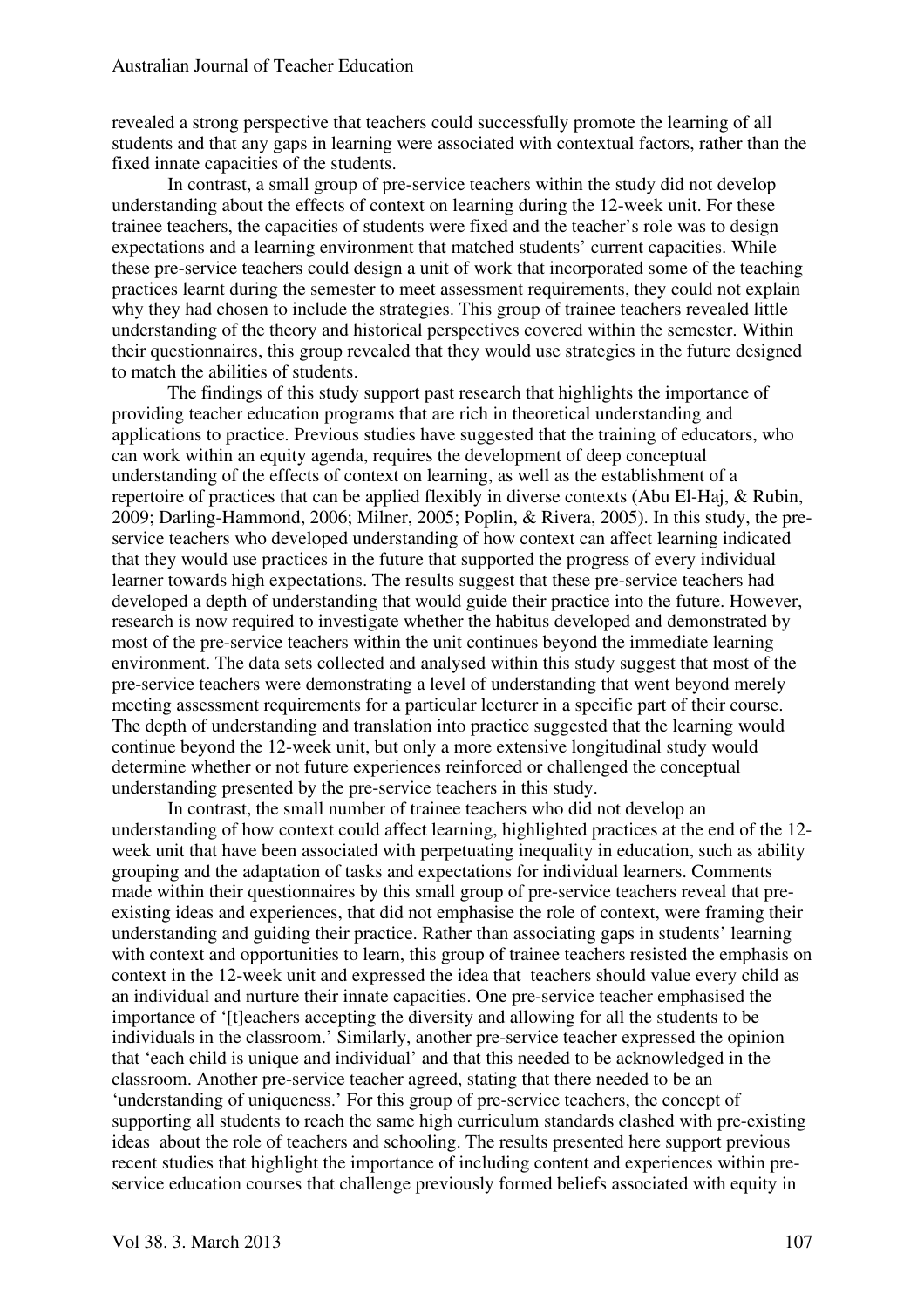education (Abu El-Haj, & Rubin, 2009; Darling-Hammond, 2006; Mills, 2008; Ryan, et al., 2009). The small group of pre-service teachers in this study who could not reconcile theories and ideas about equity in schooling with pre-existing ideas about the role of education required more than a 12-week unit on the effects of context on learning.

A broad range of teaching and learning strategies supported effective learning during the 12-week unit. The pre-service teachers especially valued the multiple opportunities that were provided to support the understanding of theoretical and historical perspectives on equity in education. The weekly readings, along with focus questions provided online, initially supported the trainee teachers to develop understanding of how research into equity in education had evolved over time. The readings, questions and discussions then became related to how theories about equity in education had informed teaching practices. The first part of tutorials each week involved the pre-service teachers discussing key concepts from the reading in small groups. Lectures and lecture notes supported the concepts covered in reading and tutorials each week. Most of the pre-service teachers valued this combination of strategies. In addition, they felt that an assessment task that required them to put theory into practice also supported their learning. When asked how the 12-week unit could be improved, the most common suggestion involved more opportunities to make links between theory and practice. Most of the pre-service teachers did not believe that the use of film had supported their understanding of key concepts. This response suggests that the pre-service teachers struggled to relate the contexts and plots of the films to the concepts being covered within the 12-week unit.

This study highlights the complexities involved in training pre-service teachers to work within contexts where students traditionally do not achieve within schooling. Providing trainee teachers with a set of practices that have no link with theoretical understandings about learning will not be effective. Teacher education courses require units that strive to teach about equity issues in education and the ways in which concepts and strategies have evolved over time. It is only through the development of a deep understanding of the ways that context can affect opportunities to learn and achieve that pre-service and newly graduated teachers will understand the dynamics of diverse contexts of learning and apply teaching practices that are associated with supporting every student to progress. In turn, such understanding will support the development of the core belief that teachers can positively affect the learning outcomes of all students in all contexts.

## **References**

Abu El-Haj, T.R., & Rubin, B.C. (2009). Realizing the equity-minded aspirations of detracking and inclusion: Toward a capacity-oriented framework for teacher education. *Curriculum Inquiry*, 39(3), 435-463.

Aspland, T. (2008). Australia. In T. O'Donoghue, & C. Whitehead (Eds.), *Teacher education in the English speaking world: Past, present, and future* (pp. 173-189). Charlotte, NC: Information Age Publishing.

Australian Institute for Teaching and School Leadership. (2012). *National Professional Standards for Teachers*. Retrieved April 15, 2012, from the AITSL website: http://www.teacherstandards.aitsl.edu.au/.

Bantick, C. (2012). Chinese school system offers the West a lesson in educational achievement. *The Australian*, 3rd November.

Benjo, C., Scotta, C., & Cantet, L. (2008). *The class*. France: Sony Picture Classics. Bohrnstedt, G.W., & O'Day, J.A. (2008). Introduction. In A.R. Sadovnik, J.A. O'Day, G.W. Bohrnstedt, & K.M. Borman (Eds.), *No Child Left Behind and the reduction of the achievement gap: sociological perspectives on federal education policy* (pp. 1-10). New York and London: Routledge.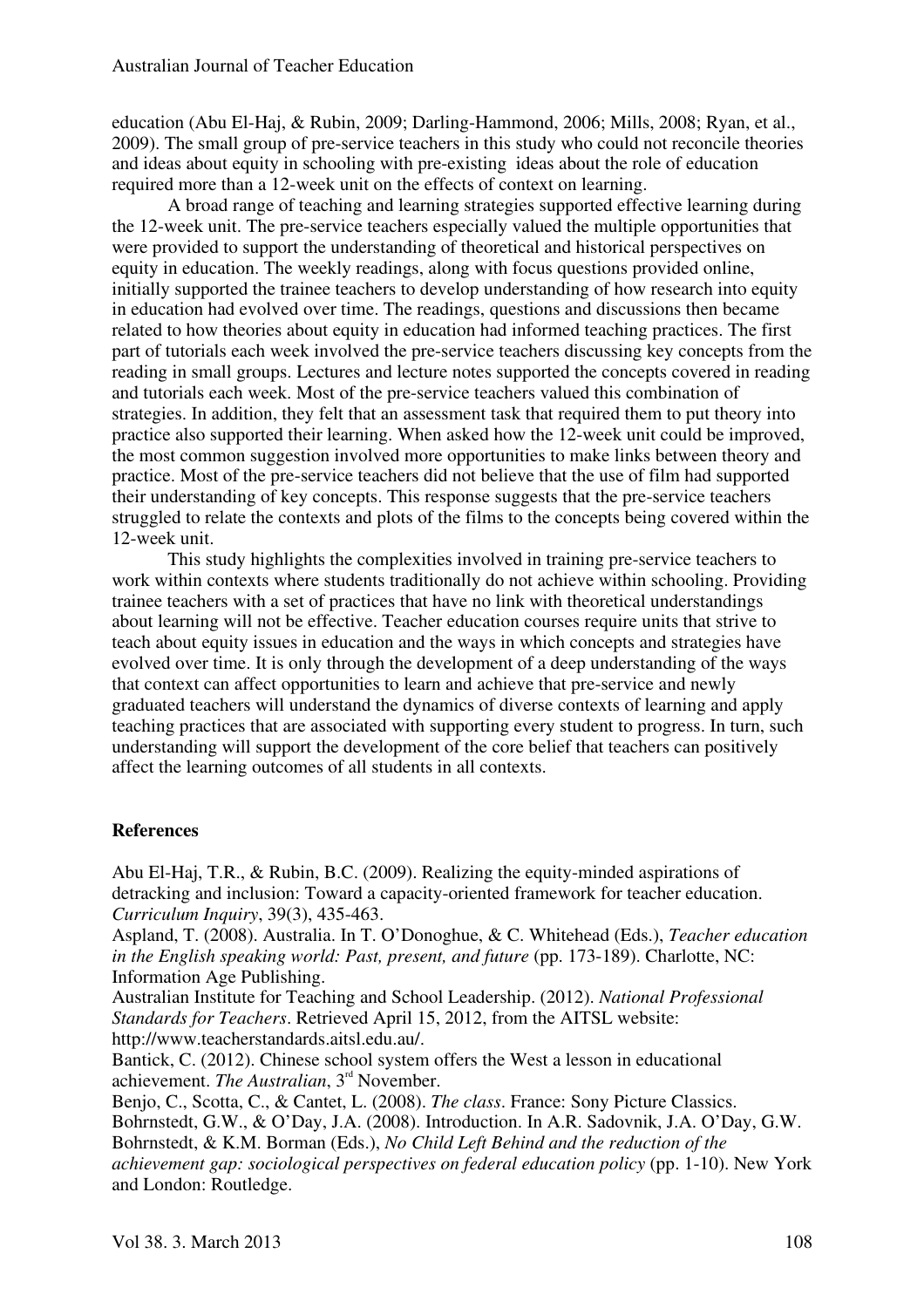Bourdieu, P. (1990). *The Logic of Practice*. Cambridge, UK: Polity Press.

Bourdieu, P., & Passeron, J-C. (1990). *Reproduction in education, society and culture* (2<sup>nd</sup> ed.). London: SAGE Publications.

Buckley, L. A. (2010). Unfulfilled hopes in education for equity: redesigning the

mathematics curriculum in a US high school. *Journal of Curriculum Studies*, 42(1), 51-78.

Cochran-Smith, M. (2004). Defining the outcomes of teacher education: What's social justice got to do with it? *Asia-Pacific Journal of Teacher Education*, 32(3), 193-212.

Darling-Hammond, L. (2006). *Powerful teacher education: Lessons from exemplary programs.* San Francisco, CA: John Wiley and Sons.

Darling-Hammond, L. (2000). How teacher education matters. *Journal of Teacher Education*, 51(3), 166-173.

DeVito, D., Shamberg, M. Sher, S., & LaGravenese, R. (2007). *The freedom writers*. USA: Paramount Pictures.

Donnelly, K. (2012). Grim harvest of poor spelling, *The Australian*, 23<sup>rd</sup> October. Eder, D. (1981). Ability grouping as a self-fulfilling prophecy: A microanalysis of teacherstudent interaction. *Sociology of Education*, 54, 151-161.

Ferrari, J. (2012). Make it harder for student teachers, *The Australian*, 22<sup>nd</sup> October.

Field, S., Kuczera, M., & Pont, B. (2007). *No more failures: Ten steps to equity in education*. Paris: OECD Publishing.

Gamoran, A. (2010). Tracking and inequality: New directions for research and practice. In M.W. Apple, S.J. Ball, & L.A. Gandin (Eds.), The Routledge international handbook of the sociology of education (pp. 213-228). London and New York: Routledge.

Gamoran, A. (2007). Introduction: Can standards-based reform help reduce the poverty gap in education? In A. Gamoran (Ed.), *Standards-based reform and the poverty gap: Lessons for No Child Left Behind* (pp. 3-16). Washington DC: Brookings Institute Press.

Gamoran, A., & Mare, R.D. (1989). Secondary school tracking and educational inequality: Compensation, reinforcement, or neutrality? *American Journal of Sociology*, 94(5), 1146- 1183.

Hattie, J.A.C. (2009). *Visible learning: A synthesis of over 800 meta-analyses relating to achievement*. London and New York: Routledge.

Hopmann, S. T. (2008). No child, no school, no state left behind: Schooling in the age of accountability. *Journal of Curriculum Studies*, 40(4), 417-456.

Jenkins, R. (2002). *Pierre Bourdieu*. London and New York: Routledge.

Jorgensen (Zevenbergen), R., Grootenboer, P., Niesche, R., & Lerman, S. (2010). Challenges for teacher education: The mismatch between beliefs and practice in remote Indigenous contexts. *Asia-Pacific Journal of Teacher Education*, 38(2), 161-175.

Karen, D. (2008). No Child Left Behind? Sociology Ignored! In A.R. Sadovnik, J.A. O'Day, G.W. Bohrnstedt, & K.M. Borman (Eds.), *No Child Left Behind and the reduction of the achievement gap: sociological perspectives on federal education policy* (pp. 13-21). New York and London: Routledge.

Lingard, B., Mills, M., & Hayes, D. (2000). Teachers, school reform and social justice: Challenging research and practice. *Australian Educational Researcher*, 27(3), 99-116. Linn, R. L. (2008). Methodological issues in achieving school accountability. *Journal of Curriculum Studies*, 40(6), 699-711.

Loughran, J. (2006). *Developing a pedagogy of teacher education: Understanding teaching and learning about teaching*. London and New York: Routledge.

McDonald, M.A. (2005). The integration of social justice in teacher education: Dimensions of prospective teachers' opportunities to learn. *Journal of Teacher Education*, 56(5), 418- 435.

McInerney, P. (2007). From naïve optimism to robust hope: Sustaining a commitment to social justice in schools and teacher education in neoliberal times. *Asia-Pacific Journal of Teacher Education*, 35(3), 257-272.